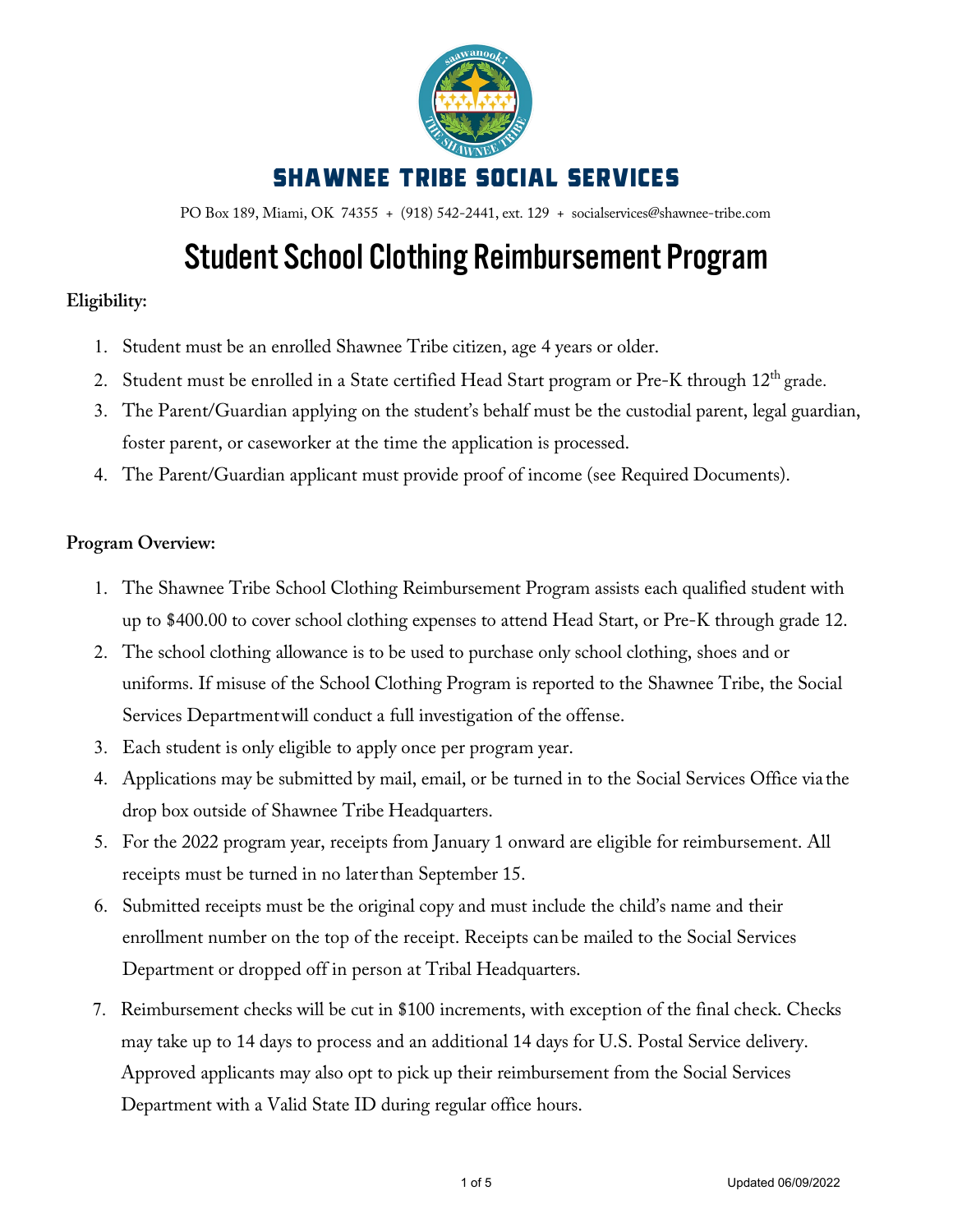### **Required Documents:**

- $\Box$  Complete application, signed & submitted by the student's parent/legal guardian
- □ Copy of student's Shawnee Tribe Citizenship card
- $\square$  Proof of school enrollment

(Head Start and Pre-Kindergarten applicants must provide a copy of the school's license. Home school applicants must provide proof of enrollment from their chosen home school curriculum provider. No exceptions will be made for unlicensed programs or facilities.)

- $\Box$  Proof of household income: the parent/guardian applicant must provide proof of income by submitting copies of either the household's previous 30 days of paystubs or the previous year's federal income tax return.
- $\Box$  Proof of custody or guardianship: if the applicant is not the student's birth parent, submit the most current court documents or DHSapproval letters of verification showing proof of custody or guardianship.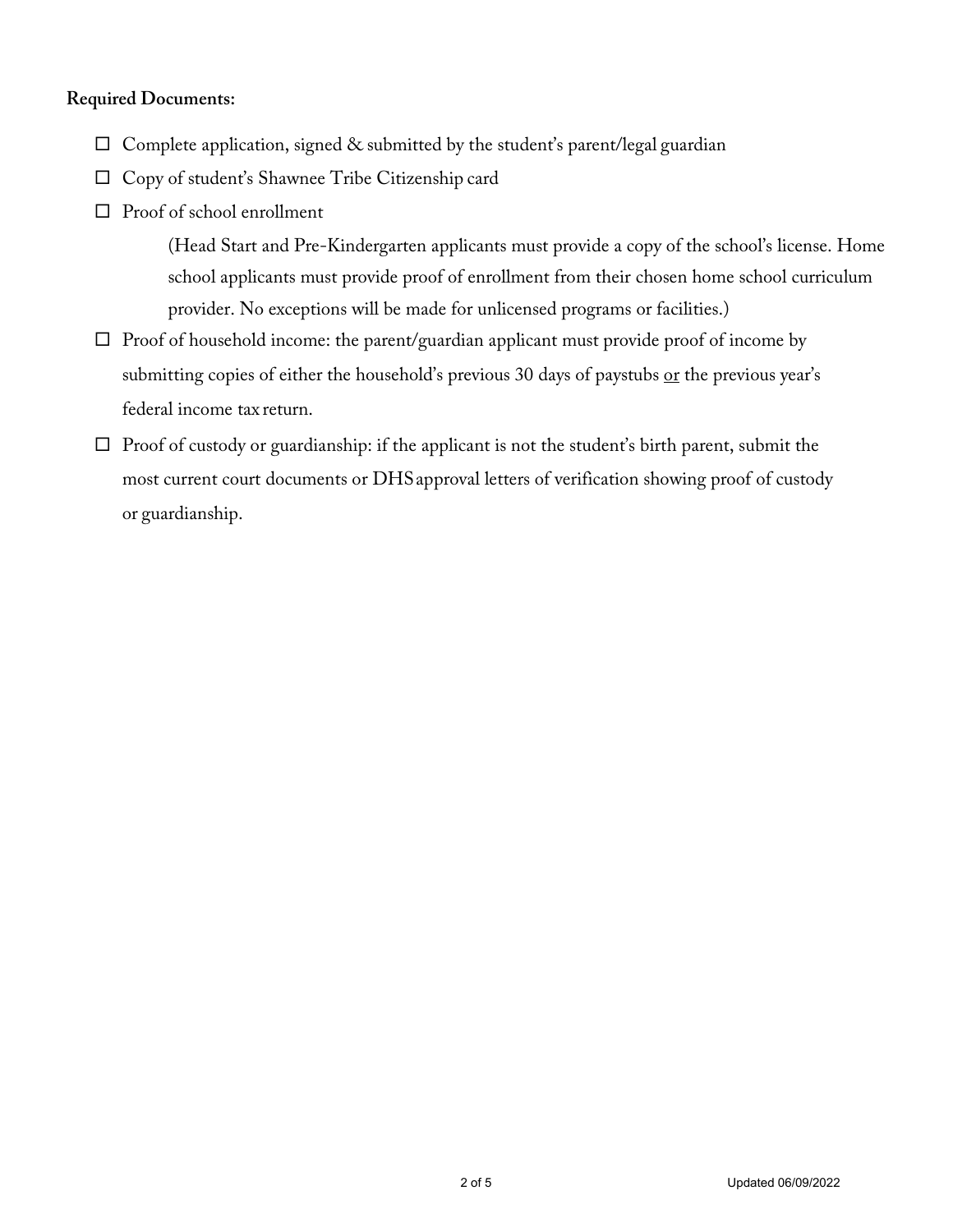

PO Box 189, Miami, OK 74355 + (918) 542-2441, ext. 129 + socialservices@shawnee-tribe.com

## Student School Clothing Reimbursement Program

| <b>Applicant Information</b>       |                                  |                                                                                                                      |       |                 |       |                      |
|------------------------------------|----------------------------------|----------------------------------------------------------------------------------------------------------------------|-------|-----------------|-------|----------------------|
| <b>Student Name:</b>               | Last                             |                                                                                                                      | First |                 | M.I.  | Date:                |
| Address:                           |                                  |                                                                                                                      |       |                 |       |                      |
|                                    | <b>Street Address</b>            |                                                                                                                      |       |                 |       | Apartment/Unit #     |
|                                    | City                             |                                                                                                                      |       |                 | State | ZIP Code             |
|                                    | Shawnee Tribe Enrollment #: 911U |                                                                                                                      |       | DOB (MM/DD/YY): |       | Student Age:         |
| School Name:                       |                                  | <u> 1980 - John Stein, mars and de Britain and de Britain and de Britain and de Britain and de Britain and de Br</u> |       |                 |       |                      |
| Applicant Name:                    | Last                             |                                                                                                                      | First | M.I.            |       | Phone:               |
| I am the student's<br>(check one): |                                  | Parent                                                                                                               |       | Guardian        |       | <b>Foster Parent</b> |

If my application is approved, I prefer to pick up my reimbursement checks from the Social Services Department at Shawnee Tribe Headquarters. I understand I will be notified by a phone call when the check is availablefor pick up and I understand that I will have to provide a valid State ID to receive the check.

#### **Household Income Information**

#### **List every household member. Annual income only required for household members over the age of 18.**

| Full Name (First, MI, Last) | <b>Relationship to</b><br><b>Child</b> | Employer | <b>Annual Income</b> | <b>Enrolled</b><br>Shawnee? |
|-----------------------------|----------------------------------------|----------|----------------------|-----------------------------|
|                             |                                        |          |                      |                             |
|                             |                                        |          |                      |                             |
|                             |                                        |          |                      |                             |
|                             |                                        |          |                      |                             |
|                             |                                        |          |                      |                             |
|                             |                                        |          |                      |                             |
|                             |                                        |          |                      |                             |
|                             |                                        |          |                      |                             |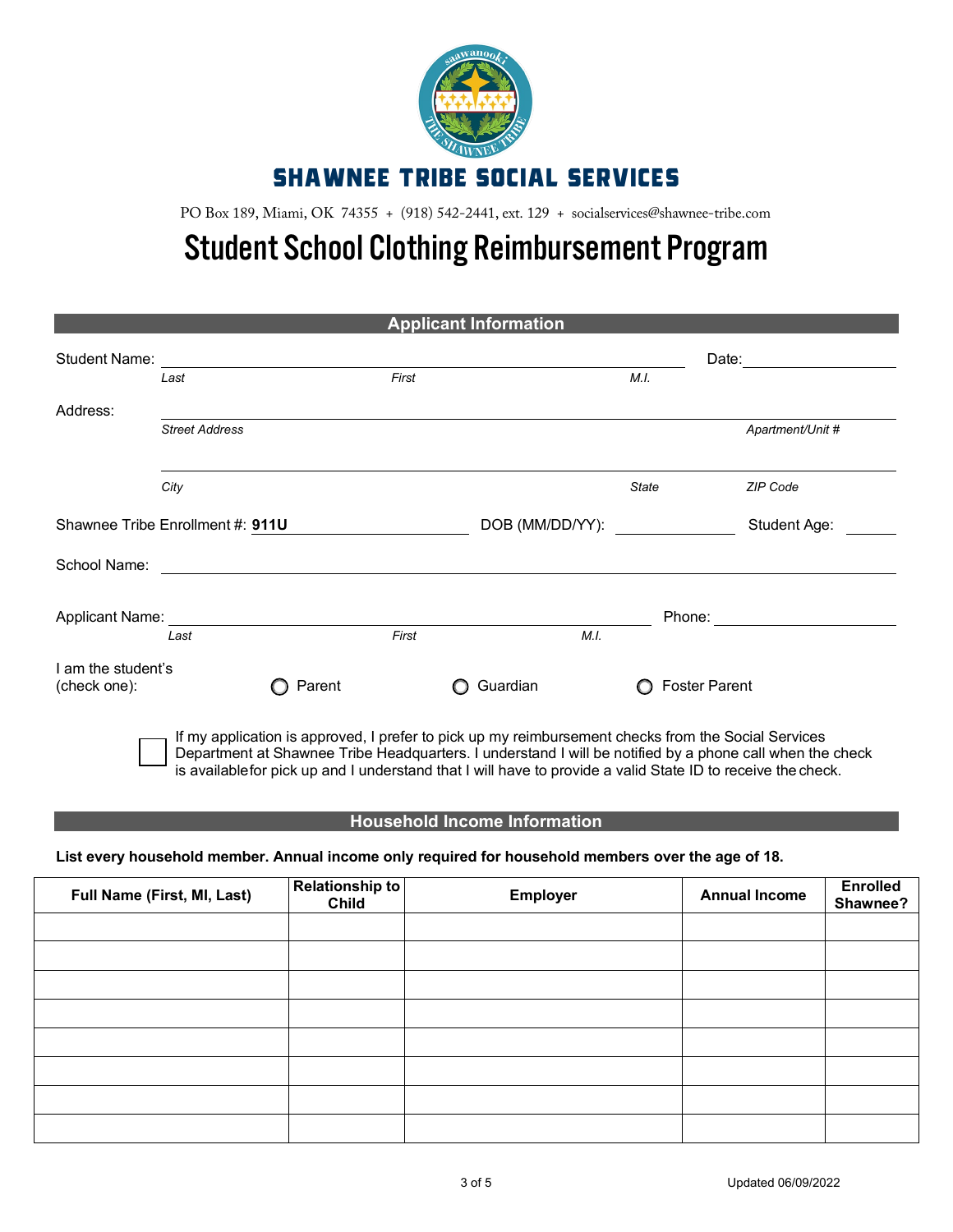#### **Confirmation & Acceptance Form**

#### *By signing below, I hereby apply for the Shawnee Tribe Student Clothing Reimbursement Program and request that my child's school verified their enrollment and attendance.*

#### *Additionally, my signature below indicates my full understanding of the following:*

- 1. By accepting Shawnee Tribe School Clothing Reimbursement Program funds for my student, he/she will not be eligible to apply again until the next fiscal year.
- 2. I am aware that only school clothing receipts may be submitted for reimbursement.
- 3. I understand I am not allowed to purchase school supplies and turn in those receipts for reimbursement.
- 4. I am aware that all receipts will be monitored for misuse or non-compliance and that I will be held responsible for repayment of misused funds.
- 5. All original receipts must be turned into the Social Services Department via mail or in person with the student's name and citizenship numbers written on the top of the receipts and must be limited to one student per receipt.
- 6. Reimbursement checks will only be issued to the Custodial Parent or Legal Guardian.
- 7. I agree to abide by the rules established, and I understand my child will not be eligible for this program should I fail to abide by these rules and that there will be no exceptions.

| Parent/Guardian             |      |  |
|-----------------------------|------|--|
| <b>Applicant Signature:</b> | Date |  |